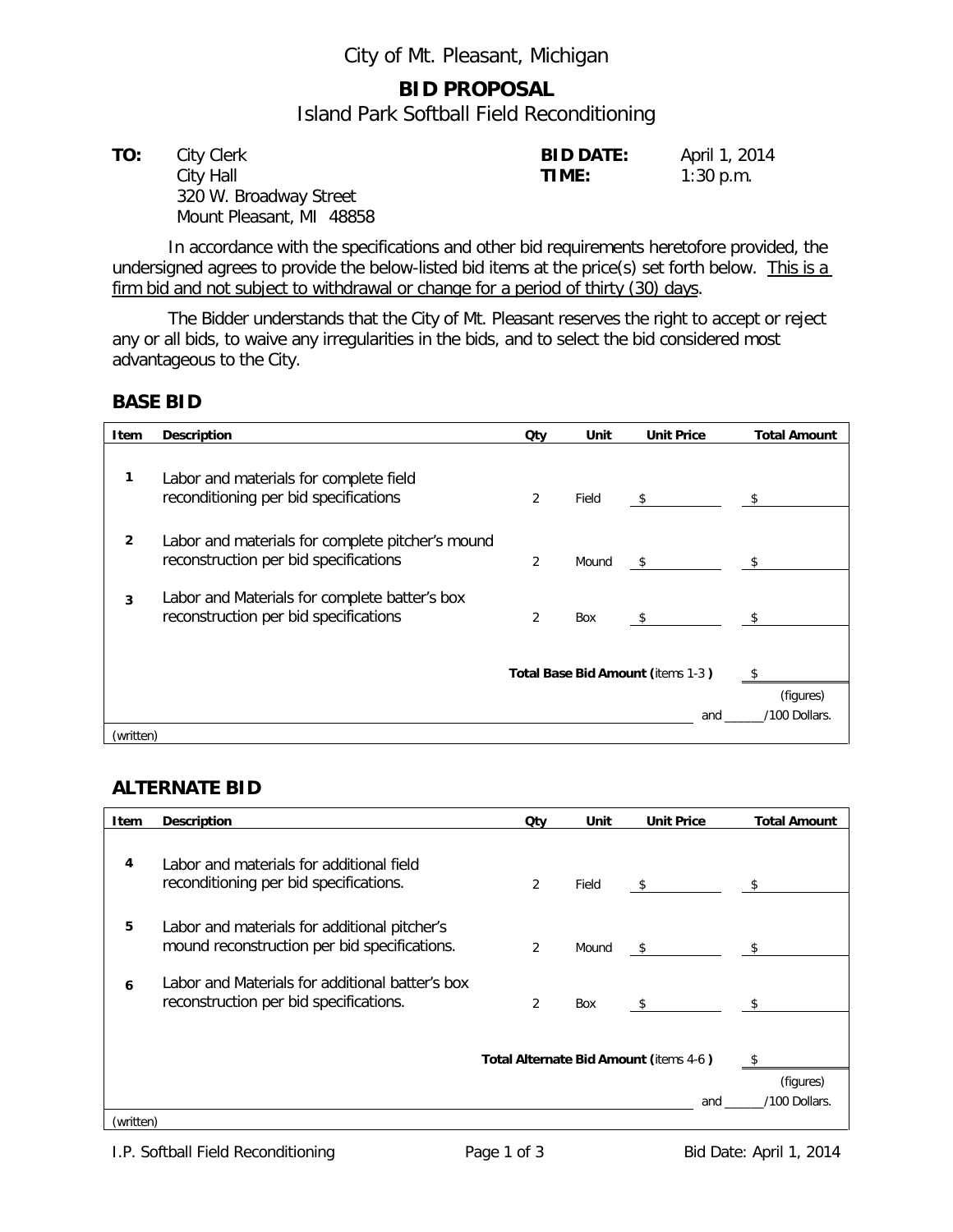List any explanations or deviations from bid specifications:

References for similar projects completed:

| Customer 1 |       | <b>Contact Person</b> |  |
|------------|-------|-----------------------|--|
|            |       |                       |  |
| Address    |       |                       |  |
|            |       |                       |  |
| City       | State | Zip Code              |  |
|            |       |                       |  |
| Telephone  |       | Email                 |  |
|            |       |                       |  |
| Customer 2 |       | <b>Contact Person</b> |  |
| Address    |       |                       |  |
|            |       |                       |  |
| City       | State | Zip Code              |  |
|            |       |                       |  |
| Telephone  |       | Email                 |  |
|            |       |                       |  |
| Customer 3 |       | <b>Contact Person</b> |  |
|            |       |                       |  |
| Address    |       |                       |  |
|            |       |                       |  |
| City       | State | Zip Code              |  |
|            |       |                       |  |
| Telephone  |       | Email                 |  |